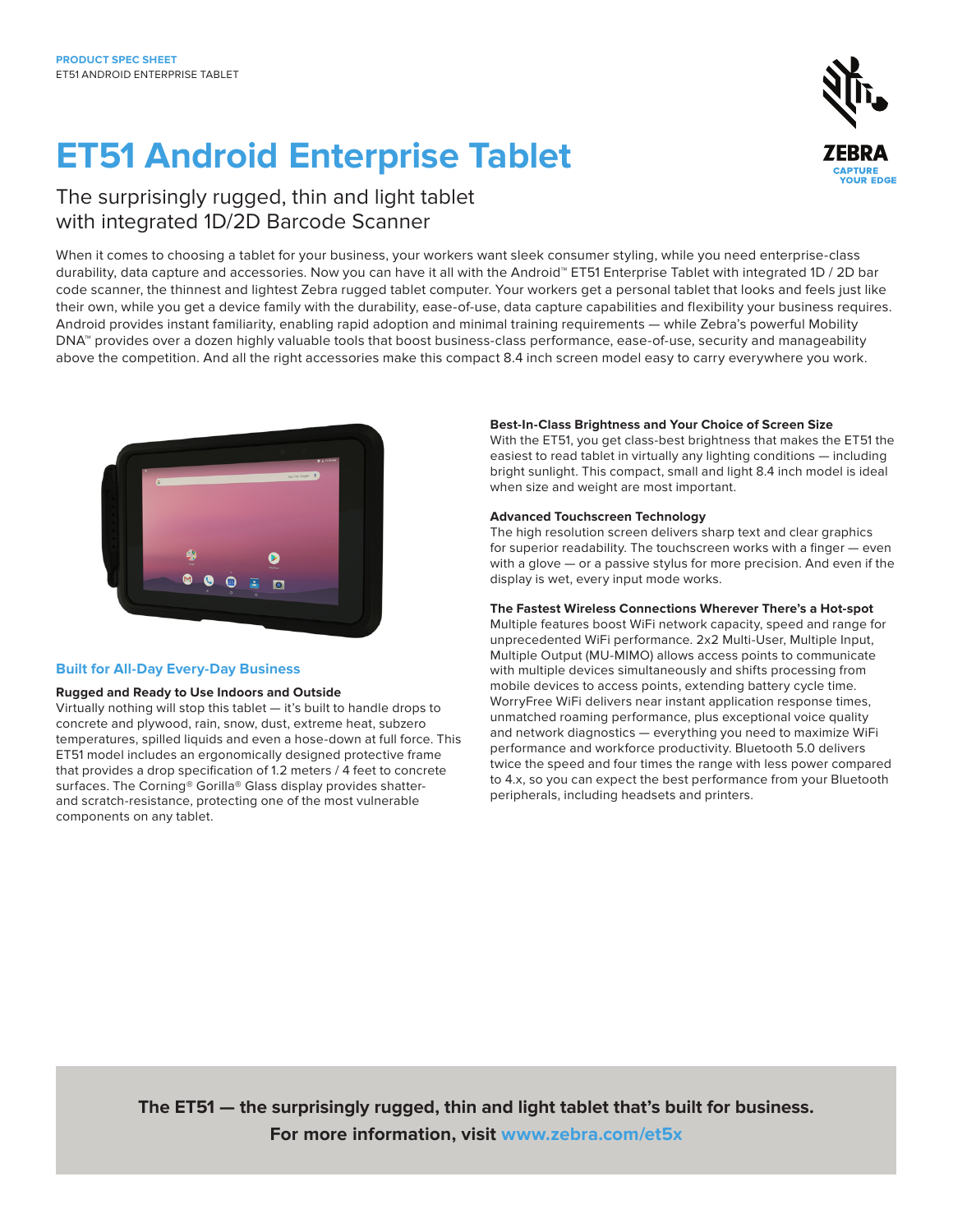#### **Perpetual 24x7x365 Battery Power**

To power the longest of shifts, just add a second optional hotswappable battery via the innovative expansion back to more than double the battery run time. The internal battery in ET51 is field replaceable when needed, extending product life cycle, increasing the return on your investment and protecting workforce productivity.

#### **The Processing Power to Run Even the Most Demanding Apps**

Get all the power you need to deliver superior application performance with the ultra-powerful 8-core processor.

#### **Advanced Data Capture**

#### **Advanced Enterprise-Class Scanning and More**

With the integrated SE4710 scan engine, you can scan 1D and 2D barcodes, getting the performance that sets the industry bar for enterprise-class scanning. PRZM Intelligent Imaging and advanced algorithms deliver first-time, every-time, fast capture of virtually any barcode, in practically any condition — damaged, dirty or poorly printed. For occasional scanning, the integrated 13MP rear-facing color camera captures high resolution photos, videos, signatures and documents.<sup>1</sup>

### **Video Calls for On-The-Spot Help**

The integrated 5MP front camera enables video calling over the WiFi or cellular network, allowing your workers to get instant help from a remote expert, co-worker or supervisor.

#### **Customize Your Tablet with an Unmatched Accessory Family**

#### **The Most Charging Options**

The unique ShareCradle provides space- and cost-efficiencies in the backroom by providing a common base to charge all your Zebra mobile computers and tablets — just insert the right cups for your devices in the charge bays. And docking station charging solutions offer three USB ports, Ethernet and HDMI, providing all the connectivity you need to use the ET51 as a desktop solution and more. It is also possible to charge the ET51/ET56 tablets via the side USB-C port when a simpler charging solution is needed.

#### **Innovative Expansion Back to Add New Features**

Simply replace the standard battery back with a compatible Expansion Back that adds a rotating hand strap and support for an auxiliary battery. The optional hot swappable battery can be added for around-the-clock power.

#### **Mobile Point of Sale (mPOS) Support via Zebra Payment Expansion Backs**

The ET51 8" tablet with integrated scanner also supports third-party payment expansion backs available from MTI to enable a fully mobile payment (mPOS) solution. Ingenico, Verifone, PAX and Miura payment terminals are supported, as well as magnetic swipe (MSR) and Smartcard reader options.

Simply remove the battery door cover from the ET51 and attach the Zebra Expansion Back to enable mobile payments on the ET51. These products are fulfilled through MTI.

Learn more about mPOS solutions on [MTI's eCommerce site](https://www.armoractive.com/products/zebra-tablet-case.aspx).

#### **The Ultimate in Manageability and OS Update Simplicity**

#### **Get a Lifetime Security Guard for Android**

With Zebra's LifeGuard™ for Android™, you get the security updates you need to keep your Zebra Android devices secure every day they are in service.

#### **Android OS Updates Made Easy**

The update process for enterprise-class Android mobile devices is often time-consuming, costly, complex and difficult to track. With LifeGuard Analytics — free with your Zebra OneCare® Support contract — you can view available Android updates, their priority level and which devices are eligible for the update. You can automatically update devices over the air — and monitor the status of updates in real time. The result? Superior future proofing and a lower total cost of ownership.

#### **The Ultimate in Value with Mobility DNA — Only From Zebra**

#### **Improve Ease-of-Use, Manageability, Performance, Security and Application Development Simplicity**

Mobility DNA's large family of applications makes Zebra Android devices easier to use. For example, easily track and find misplaced devices with Device Tracker. Identify device issues that can be repaired on site to eliminate needless trips to the Zebra Repair Center — and device downtime — with Device Diagnostics. Easily stage devices for use — including disabling any Google Mobile Services (GMS) that come standard with Android that may not be suitable for use in your business. Enable workers to use only the applications and device features you specify with Enterprise Home Screen. Create a customized onscreen keyboard that enables faster data entry with Enterprise Keyboard. And much more.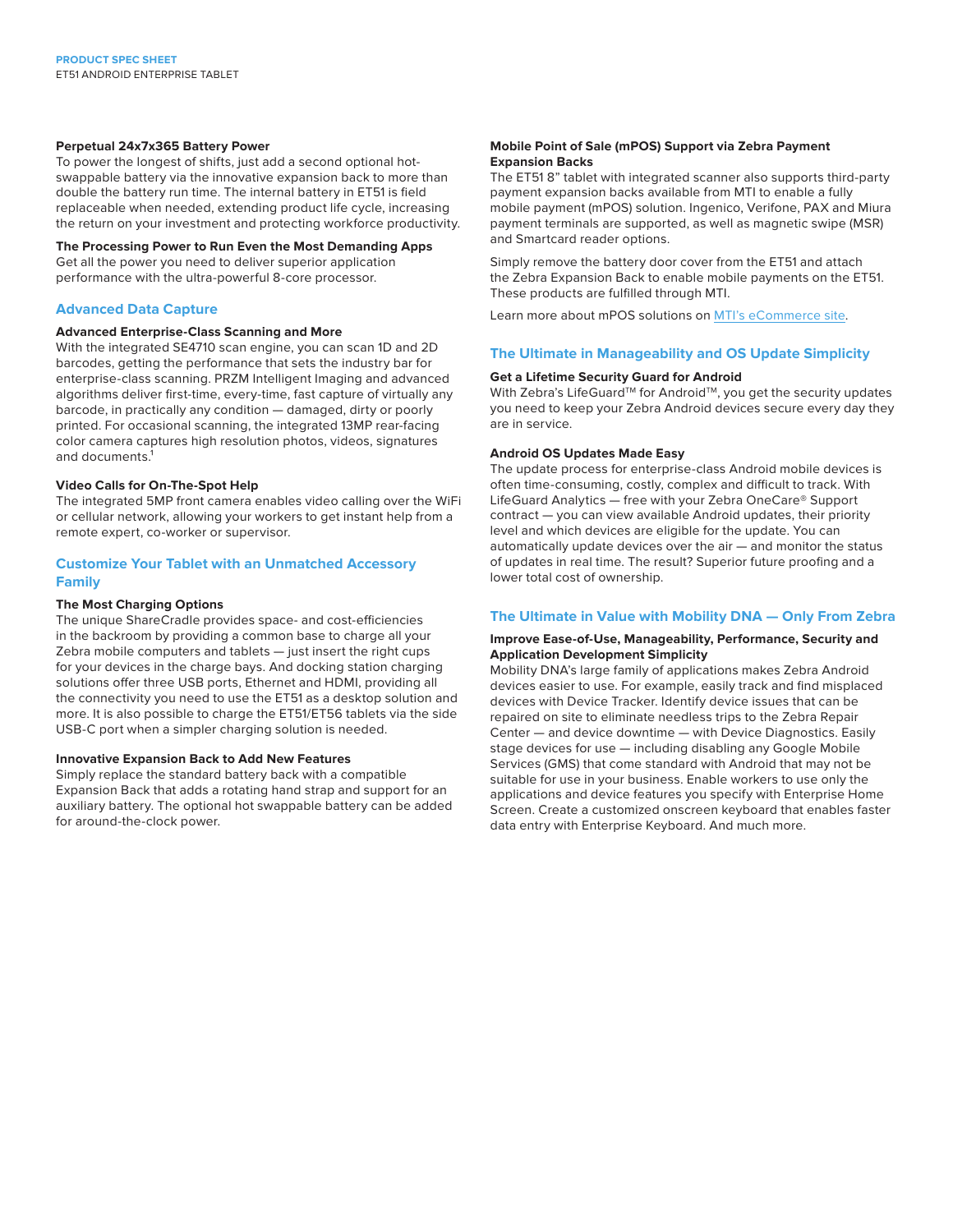### **Specifications**

| <b>Physical Characteristics</b>     |                                                                                                                                                                                                                                                                                                                       |
|-------------------------------------|-----------------------------------------------------------------------------------------------------------------------------------------------------------------------------------------------------------------------------------------------------------------------------------------------------------------------|
| <b>Dimensions</b>                   | 8.4 in. tablet: 9.7 in. W x 6.5 in. H x 1.1 in. D<br>246 mm W x 164 mm H x 27 mm D                                                                                                                                                                                                                                    |
| <b>Weight (Battery</b><br>included) | ET51 8.4 in.: 740 grams / 1.6 lbs                                                                                                                                                                                                                                                                                     |
| <b>Display</b>                      | 8.4 in./21.3 cm: 720 nits<br>Supports up to 2560x1600<br>Corning Gorilla Glass; daylight viewable                                                                                                                                                                                                                     |
| <b>Touch Panel</b>                  | Capacitive 10 point multi-touch                                                                                                                                                                                                                                                                                       |
| <b>Keyboard Options</b>             | Virtual; Bluetooth®                                                                                                                                                                                                                                                                                                   |
| <b>Expansion</b>                    | Integrated connector to easily add accessories                                                                                                                                                                                                                                                                        |
| Connectivity                        | USB-C, Rugged connector for use with rugged<br>dock (charge and data)                                                                                                                                                                                                                                                 |
| <b>Notification</b>                 | LED flash; barcode decode; system and OS<br>notification LED indicator; charge LED indicator                                                                                                                                                                                                                          |
| Audio                               | Stereo speakers and dual front-facing microphones                                                                                                                                                                                                                                                                     |
| <b>Performance Characteristics</b>  |                                                                                                                                                                                                                                                                                                                       |
| <b>CPU</b>                          | Qualcomm Snapdragon™ 660 octa-core 2.2 GHz                                                                                                                                                                                                                                                                            |
| <b>Operating System</b>             | Android 10; upgradebale through A11/R <sup>2</sup>                                                                                                                                                                                                                                                                    |
| <b>Memory</b>                       | 4GB LPDDR4 SDRAM Discrete / 32GB MLC eMMC<br>Flash; user accessible micro SDXC card slot<br>(standard supports up to 256GB)                                                                                                                                                                                           |
| <b>User Environment</b>             |                                                                                                                                                                                                                                                                                                                       |
| <b>Operating Temp.</b>              | -4° F to 122° F/-20° C to 50° C                                                                                                                                                                                                                                                                                       |
| <b>Storage Temp.</b>                | -4° F to 140 ° F/-20° C to 60° C                                                                                                                                                                                                                                                                                      |
| <b>Drop Specification</b>           | 4 ft. / 1.2 m to concrete or 5 ft. / 1.5 m to plywood<br>per MIL-STD-810G                                                                                                                                                                                                                                             |
| <b>Sealing</b>                      | <b>IP65</b>                                                                                                                                                                                                                                                                                                           |
| <b>Vibration</b>                    | Random: 0.02 <sup>2</sup> /Hz, 20Hz to 2khz 4g RMS 1 hour<br>per axis                                                                                                                                                                                                                                                 |
| <b>Humidity</b>                     | 10% to 90% non-condensing                                                                                                                                                                                                                                                                                             |
| Power                               |                                                                                                                                                                                                                                                                                                                       |
| <b>Battery User Profile</b>         | Ample power for a full shift; continuous operation is<br>enabled with the secondary optional battery                                                                                                                                                                                                                  |
| <b>Battery</b>                      | 6440 mAhr, 3.8V, rechargeable Li-Polymer; user<br>replaceable (24.4 Whr)<br>Optional hot swappable 3400mAh, 7.2V (24.4Whr)<br>USB-C charging: Supports USB-PD (Power<br>Delivery) charging on USB-C connector up to 18W<br>(9V and 12V modes) via Zebra's power supply<br>(PWRWUA5V12W0) and cable (CBL-TC2X-USBC-01) |
| Data Capture                        |                                                                                                                                                                                                                                                                                                                       |
| <b>Scanning</b>                     | Integrated SE4710 standard range 1D / 2D scan<br>engine                                                                                                                                                                                                                                                               |
| <b>Rear Camera</b>                  | Image capture: 13MP auto-focus camera with user<br>controllable LED flash, illumination and aiming;<br>photographs, video, signatures and documents                                                                                                                                                                   |

| Data Capture (continued)           |                                                                                                                                                                                                                                                     |
|------------------------------------|-----------------------------------------------------------------------------------------------------------------------------------------------------------------------------------------------------------------------------------------------------|
| <b>Front Camera</b>                | 5MP 1080p full HD optimized for video<br>collaboration and low lighting conditions                                                                                                                                                                  |
| Video                              | 1080p (Full HD, 1920 x 1080), frame rate = 30fps                                                                                                                                                                                                    |
| <b>Wireless Communications</b>     |                                                                                                                                                                                                                                                     |
| WiFi (WLAN)                        | WLAN: 802.11 a/b/g/n/d/h/i/k/r/ac; IPv4; IPv6; dual<br>band 2x2 MIMO for transmit and receive                                                                                                                                                       |
| <b>Bluetooth (WPAN)</b>            | Bluetooth v5.0 / 2.1+EDR Class 2 (Bluetooth LE)                                                                                                                                                                                                     |
| <b>NFC</b>                         | P2P: ISO 18092; Reader/Writer: ISO 14443 -A-B,<br>MIFARE, FeliCa®, ISO 15693, NFC Forum Tag Types<br>1 to 4; Card emulation: ISO 14443 -A-B-B', MIFARE,<br>FeliCa RF                                                                                |
| Sensors                            |                                                                                                                                                                                                                                                     |
| Gyroscope                          | Maintains orientation based on principles of<br>conservation of angular momentum                                                                                                                                                                    |
| <b>Motion Sensor</b>               | 3-axis accelerometer that enables motion sensing<br>applications for dynamic screen orientation and<br>power management                                                                                                                             |
| <b>Ambient Light Sensor</b>        | Automatically adjusts display brightness, display<br>backlight                                                                                                                                                                                      |
| <b>Peripherals and Accessories</b> |                                                                                                                                                                                                                                                     |
| stylus and USB-C charging          | Accessories include: ShareCradles (4-slot); docking stations; single slot charge<br>or charge/communication cradles; 4-slot optional battery charger; expansion<br>back with accessories like the rotating hand strap and optional battery; passive |
| Regulatory                         |                                                                                                                                                                                                                                                     |

For Regulatory information, please visit [www.zebra.com/et5X](http://www.zebra.com/et5x)

#### **Warranty**

 $\overline{a}$ 

 $\overline{a}$ 

L.

 $\overline{a}$ 

Subject to the terms of Zebra's hardware warranty statement, the ET51 Enterprise Tablet is warranted against defects in workmanship and materials for a period of 1 (one) year from the date of shipment. For complete warranty statement, go to:<http://www.zebra.com/warranty>

#### **Recommended Services**

Zebra OneCare Select and Essential Support Services [\(www.zebra.com/](http://www.zebra.com/zebraonecare) [zebraonecare](http://www.zebra.com/zebraonecare)) maximize the availability and productivity of your devices. Features include 24/7 technical support, device diagnostics, comprehensive coverage, advance replacement and software updates. Optional Visibility Services are available.

#### **Footnotes**

- 1. The integrated rear color camera does not offer PRZM, Zebra's advanced scanning algorithms or Intelligent Document Capture. Those options are only available on Zebra scanners that are integrated via the expansion pack and Zebra's Bluetooth scanners, such as the RS6000 ring scanner, the CS4070 pocketable companion scanner and Bluetooth handheld scanners.
- 2. Support for future Android OS released past A11/R, are subject to Qualcomm validation.

Continued on next page

### **Markets and Applications**

#### **Retail**

- Inventory management
- Assisted selling
- Price verification • Mobile Point-of-Sale
- Line busting

#### **Field Service**

- Mobile dispatch
- Work order management
- Asset tracking
- Maintenance/ inspection
- Meter reading

#### **Field Sales**

- Route accounting/ DSD
- Customer relations
- Pre-sales/order management
- Merchandising/ survey
- Mobile payment

#### **Warehouse and Distribution**

- Warehouse and yard management
- Returns processing
- EDI transactions

#### **Manufacturing**

- Inventory management
- Supply-line replenishment
- Safety testing
- Maintenance/repair
- Compliance verification
- Receiving/put away/ shipping